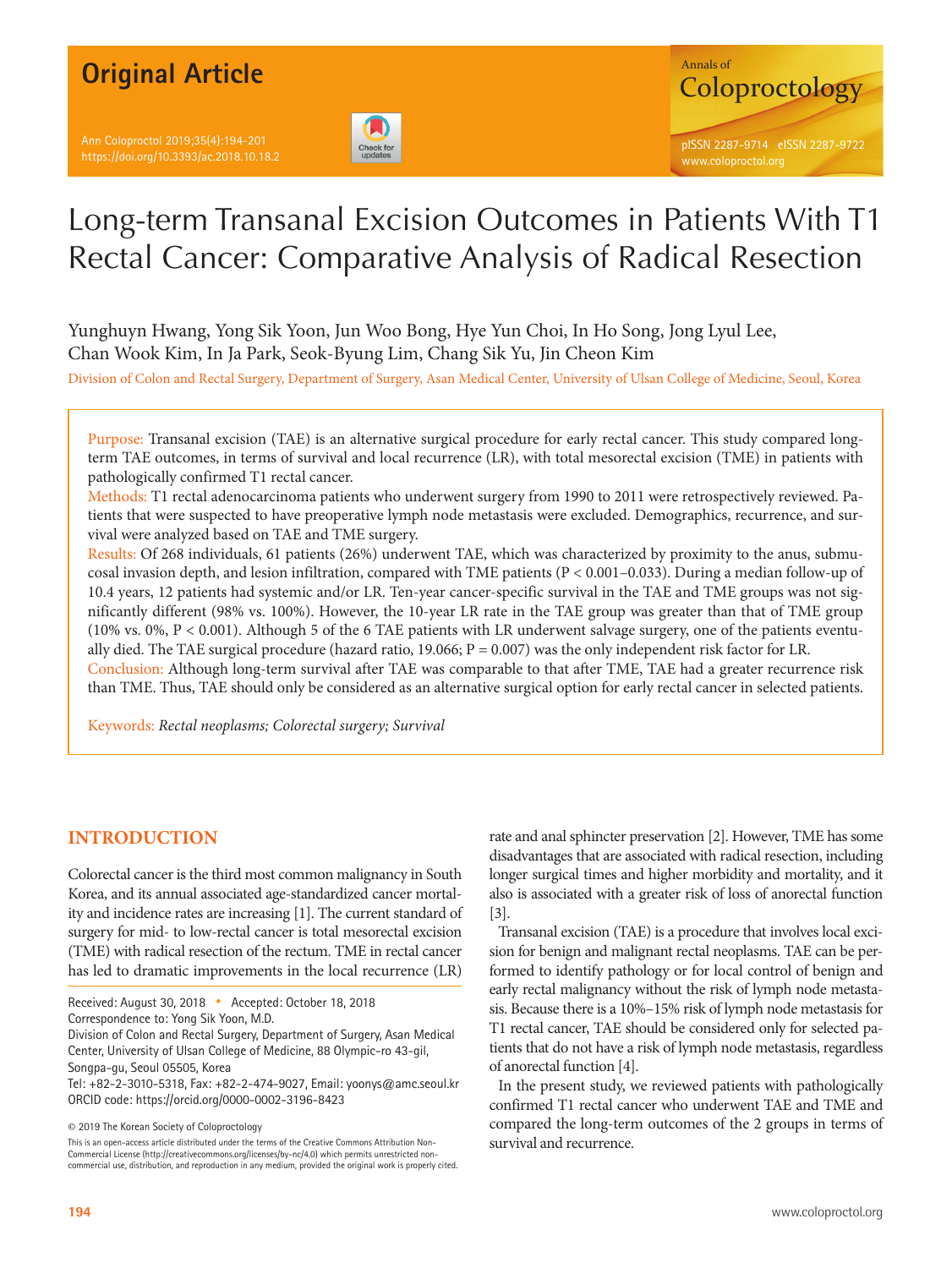**Coloproctology** 

## **METHODS**

### **Patients**

Data from pT1 rectal adenocarcinoma patients who underwent surgery from January 1990 to December 2011 were retrospectively reviewed. The data included age, sex, lesion size, distance from the anal verge, serum carcinoembryonic antigen (CEA) level, histology type and grade, lymphovascular invasion, depth of invasion, and adjuvant therapy. Exclusion criteria were: (1) preoperative suspicion of lymph node metastasis, (2) age greater than 79 years or less than 19 years, (3) upper rectal cancer, i.e., a lower tumor border located 10 cm or more proximally from the anal verge, (4) noncurative surgery (R1 or R2), (5) preoperative chemoradiation, (6) pathology other than adenocarcinoma, (7) recurrent or metastatic cancer, (8) unclear pathologic data, including depth of tumor or lymphovascular invasion, and (9) less than 6 months of follow-up. This study was approved and was exempted from informed consent by the Institutional Review Board of the Asan Medical Center (approval number: 2018-1135).

#### **Transanal excision**

The indications and detailed procedures for TAE in our institution were described in our previous study [5]. Indications for TAE include a small (less than 3 cm), movable, palpable with index finger and well to moderately differentiated tumor. The tumor should be at the T1 stage without invading more than 30% of the rectal circumference and without lymph node metastasis on preoperative transrectal ultrasonography, computerized tomography, or magnetic resonance imaging.

Patients had 4 L of polyethylene glycol orally on the day before surgery and fasted from midnight. Surgery was performed under either general or spinal anesthesia. A urinary catheter was inserted after the anesthesia, and the patient's position was changed to a prone jack-knife position. After dilation and adequate traction of the anal canal, the tumor was identified and excised under direct vision at full thickness with margins of at least 0.5 cm. The rectal wall defect was repaired with absorbable sutures. A single surgical instrument used for transendoscopic microsurgery has not been identified at our institution. Cases of transanal minimally invasive surgery were not included due to the heterogeneity of the procedure and scarcity of cases.

## **Definitions**

Patients were placed into a TAE or a TME group, depending on the procedure. Five patients that underwent TAE followed by TME because of adverse histologic findings were included in the TME group. Distance from anal verge was dichotomized at under or over 5 cm from the anal verge, which divides the low rectum from the mid rectum [6]. Tumor size was dichotomized at  $\geq$ 3 cm or <3 cm [7]. The threshold for elevated serum CEA was 6 ng/ mL, which is the normal limit at our institution. The depth of invasion into the submucosa was classed as sm1 (upper third), sm2

(middle third), and sm3 (lower third) for sessile tumors ( $n = 254$ ) [8]. Pedunculated lesions ( $n = 14$ ) were categorized by Haggitt level [9]. Haggitt levels 3–4 and sm2–3 were grouped as deep submucosal invasions [4, 10]. The favorable histology group had well-differentiated or moderately differentiated adenocarcinomas, whereas the unfavorable histology group contained poorly differentiated or mucinous adenocarcinomas [5, 11]. The risk factors for lymph node metastasis were: defined tumors with any type of deep submucosal invasion, lymphovascular invasion, and unfavorable histology. Recurrence included LR, systemic recurrence, and both recurrences concomitantly.

Annals of

#### **Follow-up**

Patients received standardized postoperative follow-up, including clinical examinations, complete blood counts, blood chemistry tests, serum CEA quantitation, and chest radiography, every 6 months for the first 2 years postoperatively and every 12 months thereafter. They also underwent abdominal and pelvic computed tomography (CT) scanning and transrectal ultrasound (TUS) every 12 months. Colonofiberoscopy or sigmoidofiberoscopy was performed every 6 months after the first postoperative year and then annually thereafter. Patients with suspected recurrence had individualized examinations including specific imaging work-up (e.g., TUS, CT, magnetic resonance imaging, and/or positron emission tomography) or biopsy. Survival status and date of death were confirmed by follow-up data.

#### **Adjuvant therapy**

Adjuvant chemoradiation therapy was considered in cases within the TME group with lymph node metastasis and within the TAE group that exhibited sm2 or sm3, lymphovascular invasion, unfavorable histologic findings, or close resection margins. Radiation therapy was delivered by a linear accelerator (Clinac 1800 instrument; Varian Medical Systems, Palo Alto, CA, USA). Patients were instructed to lie in a prone position, and 6 to 15 MV of radiation was applied through 3 or 4 fields to the pelvis. Patients were irradiated with 2 Gy, 5 days a week, for a total dose of 50 Gy. The superior border for irradiation was the bottom edge of the fifth lumbar vertebra, and the inferior border was 3 cm caudal to the tumor. The lateral borders were 1.5 to 2.0 cm medial from the inner bony margin of the most lateral portion of the true pelvis. The anterior border was 3 cm ventral to the tumor, and the posterior border was 1 cm from the dorsal margin of the sacrum. The primary tumor, regional lymph nodes, and perirectal fat tissue were included in the target volume [5].

#### **Analysis**

Data were reported as mean ± standard deviation for continuous variables and as frequency (%) for categorical variables. Univariate analyses were conducted to compare patient characteristics of the TAE and TME groups. Pearson chi-square test or Fisher exact test were used for categorical data, and the Student t-test was used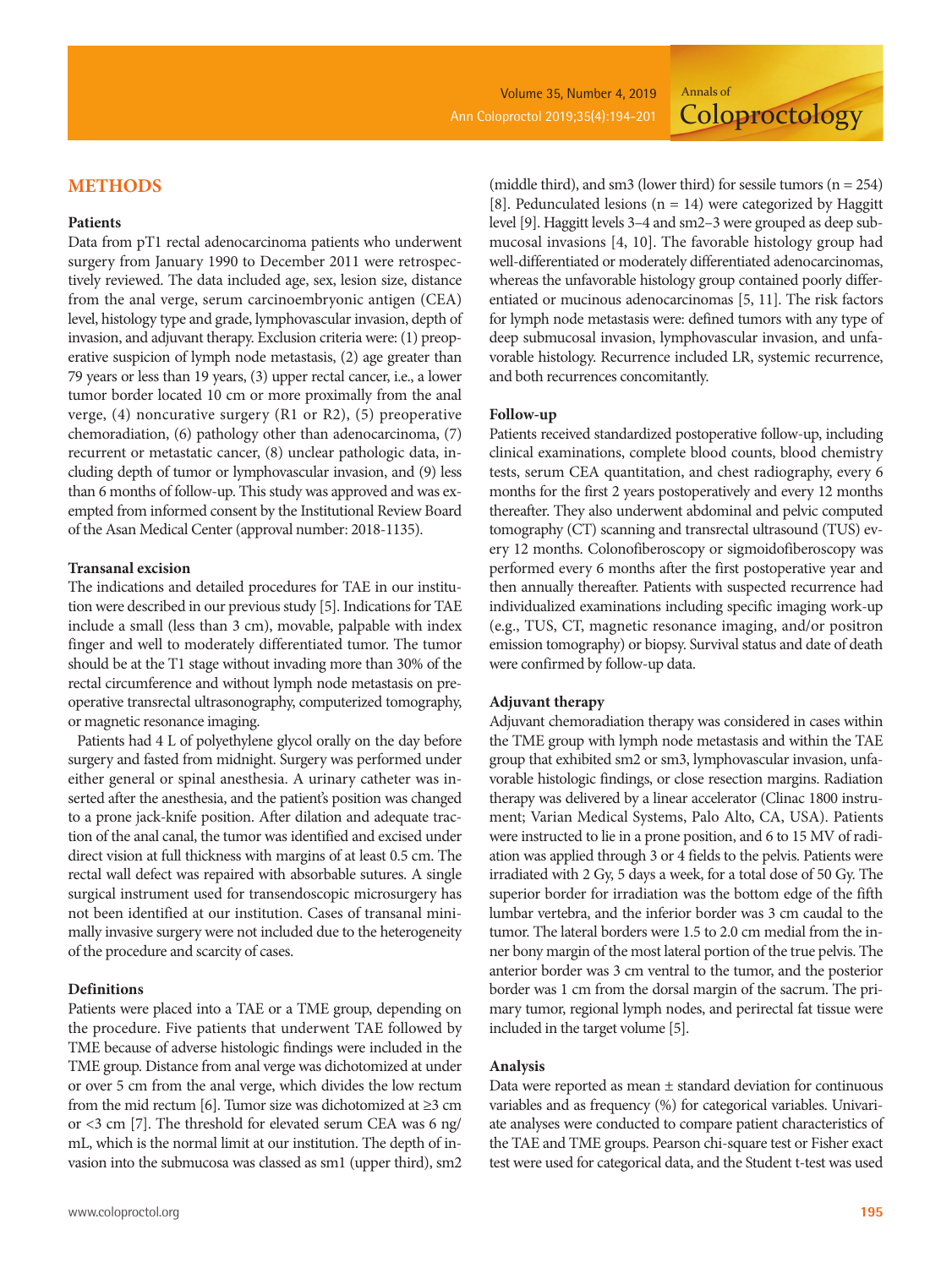Long-term Transanal Excision Outcomes in Patients With T1 Rectal Cancer: Comparative Analysis of Radical Resection

for continuous data. The LR, recurrence-free survival (RFS), overall survival (OS), and cancer-specific survival (CSS) rates were calculated using the Kaplan-Meier method, and the log-rank test was used to compare differences among survival curves in univariate analyses. The potential prognostic factors that were screened in univariate analysis were further analyzed by multivariate analysis using a Cox regression model, and hazard ratios (HRs) were calculated with 95% confidence intervals (CIs). A Pvalue of <0.05 was considered statistically significant for all analyses, and all calculations were carried out using IBM SPSS Statistics ver. 24.0 (IBM Co., Armonk, NY, USA).

Annals of

**Coloproctology** 

## **RESULTS**

## **Patient characteristics**

Of the 268 pathologic T1 rectal cancer patients, 61 (22.8%) underwent TAE and 207 (77.2%) underwent TME. The TAE group was characterized by tumors that were closer to the anus (P < 0.001), more frequent deep submucosal invasion lesions ( $P =$ 0.02), and more frequently infiltration ( $P = 0.033$ ). Thirty-two patients (52.5%) in the TAE group had risk factors for lymph node metastasis, which was less frequent than for the TME group ( $P =$ 0.013) (Table 1). There were no differences between the groups in age, sex ratio, tumor size, lymphovascular invasion, tumor differentiation, and serum CEA level.

## **Survival and recurrence**

The follow-up period had a median of 10.4 years (range, 1.6–20.6

**Table 1.** Clinicopathologic characteristics

years), and the 10-year OS rate for TAE patients was not different from the TME group (91% vs. 90%) (Table 2). The 10-year CSS rate for TAE was slightly lower than for the TME group (98% vs. 100%), although this result was not statistically significant ( $P =$ 0.22) (Fig. 1). There was no difference in the 10-year OS and CSS rates for lymph node metastasis risk factors (Table 2).

#### **Table 2.** Long-term oncologic outcomes

| Outcome                      | 5 Years    |            |            | 10 Years   |         |
|------------------------------|------------|------------|------------|------------|---------|
|                              | <b>TAE</b> | <b>TME</b> | <b>TAE</b> | <b>TME</b> | P-value |
| Overall survival (%)         | 95         | 97         | 91         | 90         | 0.910   |
| Without risk factor          | 97         | 100        | 96         | 94         | 0.680   |
| With risk factor             | 94         | 96         | 90         | 88         | 0.890   |
| Cancer-specific survival (%) | 98         | 100        | 98         | 100        | 0.220   |
| Without risk factor          | 100        | 100        | 100        | 100        | 0.220   |
| With risk factor             | 97         | 99         | 97         | 99         | 0.320   |
| Recurrence-free survival (%) | 90         | 99         | 86         | 99         | < 0.001 |
| Without risk factor          | 96         | 100        | 93         | 100        | 0.038   |
| With risk factor             | 84         | 98         | 80         | 97         | 0.001   |
| Local recurrence rate (%)    | 10         | $\Omega$   | 10         | $\Omega$   | < 0.001 |
| Without risk factor          | 4          | $\Omega$   | 4          | 0          | 0.140   |
| With risk factor             | 16         | 1          | 16         | 1          | < 0.001 |

TAE, transanal excision; TME, total mesorectal excision.

Risk factors included deep submucosal invasion, lymphovascular invasion, and poor histology results.

| Variable                      | Total ( $n = 268$ ) | TAE $(n = 61)$ | TME $(n = 207)$ | P-value |
|-------------------------------|---------------------|----------------|-----------------|---------|
| Age (yr)                      | $58.8 \pm 9.6$      | $58.0 \pm 9.5$ | $59.0 \pm 9.6$  | 0.290   |
| Female sex                    | 117(43.7)           | 28(45.9)       | 89 (43.0)       | 0.770   |
| Distance from anal verge (cm) | $6.2 \pm 2.6$       | $4.1 \pm 2.0$  | $6.8 \pm 2.4$   | < 0.001 |
| Tumor size $\geq 3$ cm        | 54(22.5)            | 8(15.7)        | 46 (24.3)       | 0.260   |
| Lymph node metastasis         |                     |                | 15(7.3)         |         |
| Deep submucosal invasion      | 174(64.9)           | 32(52.5)       | 142 (68.6)      | 0.020   |
| Lymphovascular invasion       | 30(11.2)            | 4(6.6)         | 26 (12.6)       | 0.250   |
| Unfavorable histology         | 4(1.5)              | 2(3.3)         | 2(1.0)          | 0.224   |
| Elevated CEA                  | 5(1.9)              | 3(5.1)         | 2(1.0)          | 0.078   |
| Growth type                   |                     |                |                 | 0.033   |
| Expanding                     | 194 (78.9)          | 45 (90.0)      | 149 (76.0)      |         |
| Infiltrative                  | 52(21.1)            | 5(9.6)         | 47(24.0)        |         |
| With risk factor              | 176 (42.9)          | 32(52.5)       | 144 (69.6)      | 0.013   |
| Chemotherapy                  | 48 (17.9)           | 10(16.4)       | 38 (18.4)       | 0.850   |
| Radiation therapy             | 28(10.4)            | 18 (29.5)      | 10(4.8)         | < 0.001 |

Values are presented as mean  $\pm$  standard deviation or number (%).

TAE, transanal excision; TME, total mesorectal excision; CEA, carcinoembryonic antigen.

Deep submucosal invasion included sm2–3 for sessile tumor and Haggitt level 3–4 for pedunculated tumor.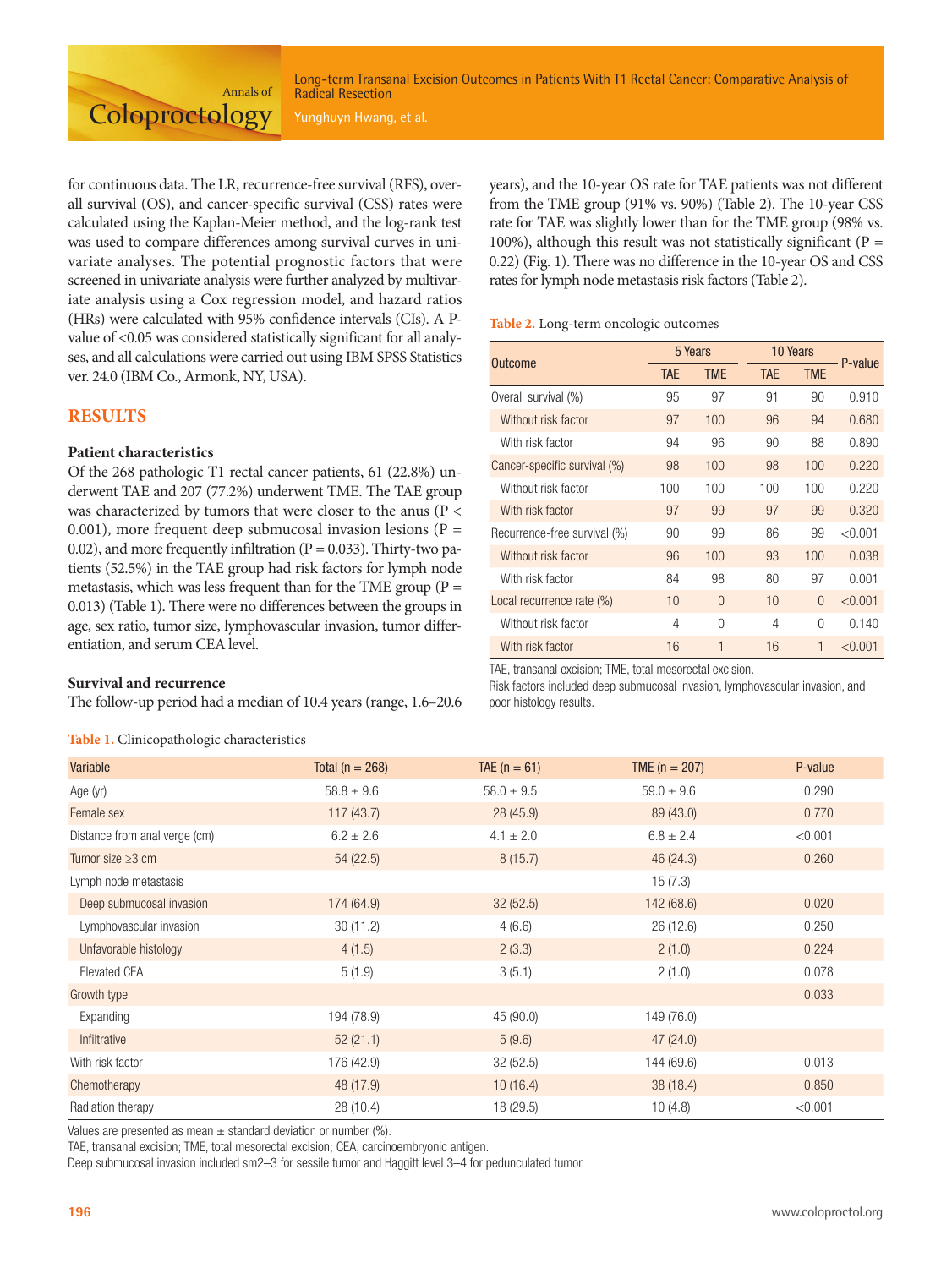Volume 35, Number 4, 2019 Ann Coloproctol 2019;35(4):194-201

**Coloproctology** 

Twelve patients had systemic and/or LR, which are described in Table 3. In total, 75% of recurrence cases  $(n = 9)$  developed within 5 years postoperatively. The 10-year RFS rate for TAE was lower than that for TME (86% vs. 99%, P < 0.001). A TAE surgical procedure was the only independent risk factor for recurrence (HR, 6.8; 95% CI, 2.0–22.5;  $P = 0.002$ ) (Table 4).

The 10-year LR rate for TAE was greater than for TME (10% vs. 0%, P < 0.001) (Fig. 2). Among patients with risk factor for lymph node metastasis, the 10-year LR rate for TAE was 16% compared to 1% of TME (P < 0.001) (Table 2). Of the 5 TAE patients with LR, four had salvage surgery but one of the patients eventually died. The patient that did not undergo salvage surgery was lost to follow-up immediately after confirmation of recurrence. The median time from initial surgery to salvage surgery was 18 months, and the mean survival after LR was 12 years. The TAE surgical procedure (HR, 19.1; 95% CI, 2.3–159.8; P = 0.007) was the only independent risk factor for LR (Table 5).

Annals of

## **DISCUSSION**

For the past two decades, TAE has been used as a potential alternative to TME in patients with early rectal cancer. Although there have been many reports on TAE, few studies have been conducted in South Korea [7, 12]. The present study is significant because of a long-term follow-up of more than 10 years and the relatively large number of patients from a single tertiary referral cen-



**Fig. 1.** Kaplan-Meier survival curves of cancer-specific survival rate based on surgery type. TME, total mesorectal excision; TAE, transanal excision.

**Table 3.** Recurrence patterns and treatment approaches



**Fig. 2.** Kaplan-Meier survival curves of local recurrence rate based on surgery type. TME, total mesorectal excision; TAE, transanal excision.

| <b>Sex</b> | Age | Recurrence type | <b>Operation</b> | Salvage surgery | Last status | Recurrence-<br>free survival (mo) | Survival after<br>recurrence (mo) | <b>Adjuvant therapy</b><br>after recurrence |
|------------|-----|-----------------|------------------|-----------------|-------------|-----------------------------------|-----------------------------------|---------------------------------------------|
| F          | 35  | LR              | TAE              | Yes             | Alive       | 44                                | 46                                | $CTx + RTx$                                 |
| F          | 47  | <b>LR</b>       | <b>TAE</b>       | Yes             | Dead        | 20                                | 96                                | $CTx + RTx$                                 |
| F          | 48  | <b>LR</b>       | <b>TAE</b>       | <b>No</b>       | Alive       | 58                                | $\Omega$                          | <b>No</b>                                   |
| F          | 62  | <b>LR</b>       | <b>TAE</b>       | Yes             | Alive       | 14                                | 161                               | <b>No</b>                                   |
| F          | 63  | <b>LR</b>       | <b>TAE</b>       | Yes             | Alive       | 39                                | 103                               | $CTx + RTx$                                 |
| M          | 53  | <b>SR</b>       | <b>TAE</b>       | N <sub>o</sub>  | Dead        | 115                               | 79                                | $CTx + RTx$                                 |
| F          | 46  | <b>SR</b>       | <b>TAE</b>       | Yes             | Dead        | 86                                | 38                                | <b>CT<sub>X</sub></b>                       |
| F          | 59  | $LR + SR$       | <b>TAE</b>       | <b>No</b>       | Dead        | 21                                | 10                                | <b>CT<sub>X</sub></b>                       |
| M          | 49  | LR              | <b>TME</b>       | Yes             | Alive       | 8                                 | 109                               | $CTx + RTx$                                 |
| M          | 63  | <b>SR</b>       | <b>TME</b>       | <b>No</b>       | Dead        | 84                                | 51                                | <b>No</b>                                   |
| F          | 54  | <b>SR</b>       | <b>TME</b>       | Yes             | Alive       | 9                                 | 161                               | $CTx + RTx$                                 |
| M          | 54  | <b>SR</b>       | <b>TME</b>       | Yes             | Dead        | 5                                 | 16                                | <b>CT<sub>X</sub></b>                       |

LR, local recurrence; SR, systemic recurrence; TAE, transanal excision; TME, total mesorectal excision; CTx, chemotherapy; RTx, radiation therapy.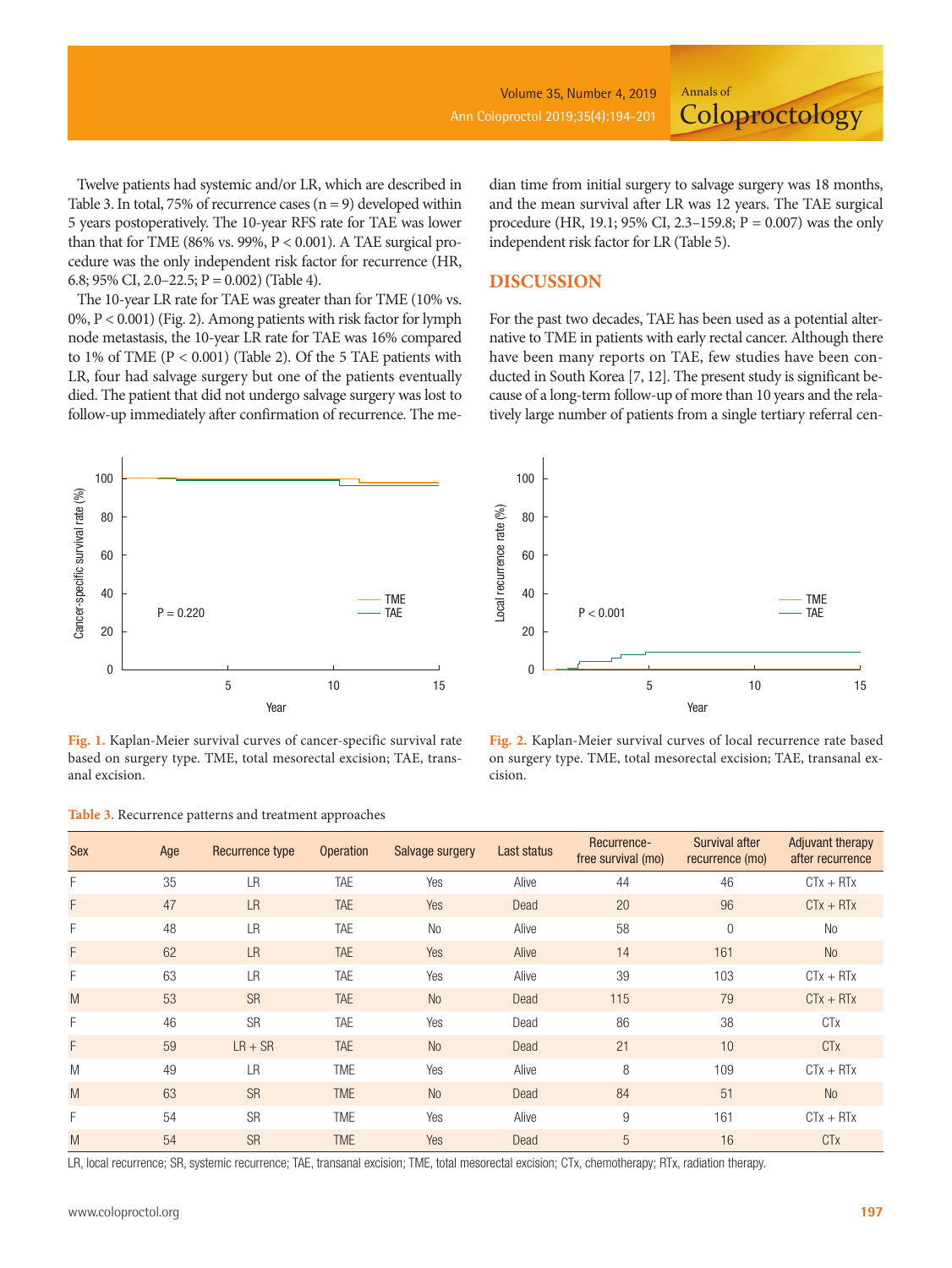

Long-term Transanal Excision Outcomes in Patients With T1 Rectal Cancer: Comparative Analysis of Radical Resection

## **Table 4.** Univariate and multivariate analyses of recurrence

| Variable                |       | Univariate analysis |         | Multivariate analysis |              |         |  |
|-------------------------|-------|---------------------|---------|-----------------------|--------------|---------|--|
|                         | HR    | 95% CI              | P-value | HR                    | 95% CI       | P-value |  |
| Sex                     |       |                     |         |                       |              |         |  |
| Male                    | 1.000 |                     |         |                       |              |         |  |
| Female                  | 2.661 | $0.801 - 8.839$     | 0.110   |                       |              |         |  |
| Operation type          |       |                     |         |                       |              |         |  |
| TME                     | 1.000 |                     |         | 1.000                 |              |         |  |
| TAE                     | 6.759 | 2.035-22.453        | 0.002   | 6.759                 | 2.035-22.453 | 0.002   |  |
| Tumor size (cm)         |       |                     |         |                       |              |         |  |
| $<3\,$                  | 1.000 |                     |         |                       |              |         |  |
| $\geq 3$                | 0.841 | $0.179 - 3.965$     | 0.830   |                       |              |         |  |
| Distance from AV (cm)   |       |                     |         |                       |              |         |  |
| $< \!\! 5$              | 1.000 |                     |         |                       |              |         |  |
| $\geq 5$                | 0.386 | $0.116 - 1.282$     | 0.560   |                       |              |         |  |
| Depth of tumor          |       |                     |         |                       |              |         |  |
| Shallow SM invasion     | 1.000 |                     |         |                       |              |         |  |
| Deep SM invasion        | 2.839 | $0.622 - 12.959$    | 0.180   |                       |              |         |  |
| Histology               |       |                     |         |                       |              |         |  |
| Favorable               | 1.000 |                     |         |                       |              |         |  |
| Unfavorable             | 7.183 | 0.923-55.881        | 0.060   |                       |              |         |  |
| Lymphovascular invasion |       |                     |         |                       |              |         |  |
| No                      | 1.000 |                     |         |                       |              |         |  |
| Yes                     | 1.701 | $0.373 - 7.765$     | 0.490   |                       |              |         |  |
| <b>CEA</b>              |       |                     |         |                       |              |         |  |
| Normal                  | 1.000 |                     |         |                       |              |         |  |
| Elevated                | 4.914 | 0.634-38.084        | 0.130   |                       |              |         |  |
| Radiation therapy       |       |                     |         |                       |              |         |  |
| No                      | 1.000 |                     |         |                       |              |         |  |
| Yes                     | 2.883 | 0.780-10.659        | 0.110   |                       |              |         |  |
| Chemotherapy            |       |                     |         |                       |              |         |  |
| No                      | 1.000 |                     |         |                       |              |         |  |
| Yes                     | 0.945 | $0.207 - 4.312$     | 0.180   |                       |              |         |  |

HR, hazard ratio; CI, confidence interval; TAE, transanal excision; TME, total mesorectal excision; AV, anal verge; SM, submucosal; CEA, carcinoembryonic antigen.

ter. Our major finding was that TAE results in a higher LR than TME, which was consistent with the results of previous studies [7, 13]. However, the elevated LR rate from TAE was not associated with poor long-term survival, compared with TME. These survival outcomes could be attributable to the relatively low incidence of LR in patients in this study, and the high frequency of salvage treatment upon LR.

The National Comprehensive Cancer Network guidelines are one of the most widely used recommendations in rectal cancer. Version 1.2018 for rectal cancer suggests criteria for TAE based on a study by Nash and colleagues [7, 14]. The recommendations suggest that patients who have not experienced an endoscopically-removed polyp with cancer or indeterminate pathology can be candidates for TAE if the T1 tumors are under 3 cm and without lymph node metastasis, mobile, nonfixed and well- to moderately differentiated and within 8 cm of the anal verge with less than 30% of bowel invasion, and without lymphovascular invasion or perineural invasion. Full-thickness excision and a clear resection margin of over 3 mm should be confirmed. In the present study, most TAE patients fell within this guideline; however, some patients that did not meet these criteria were indicated for radical resection or adjuvant therapy.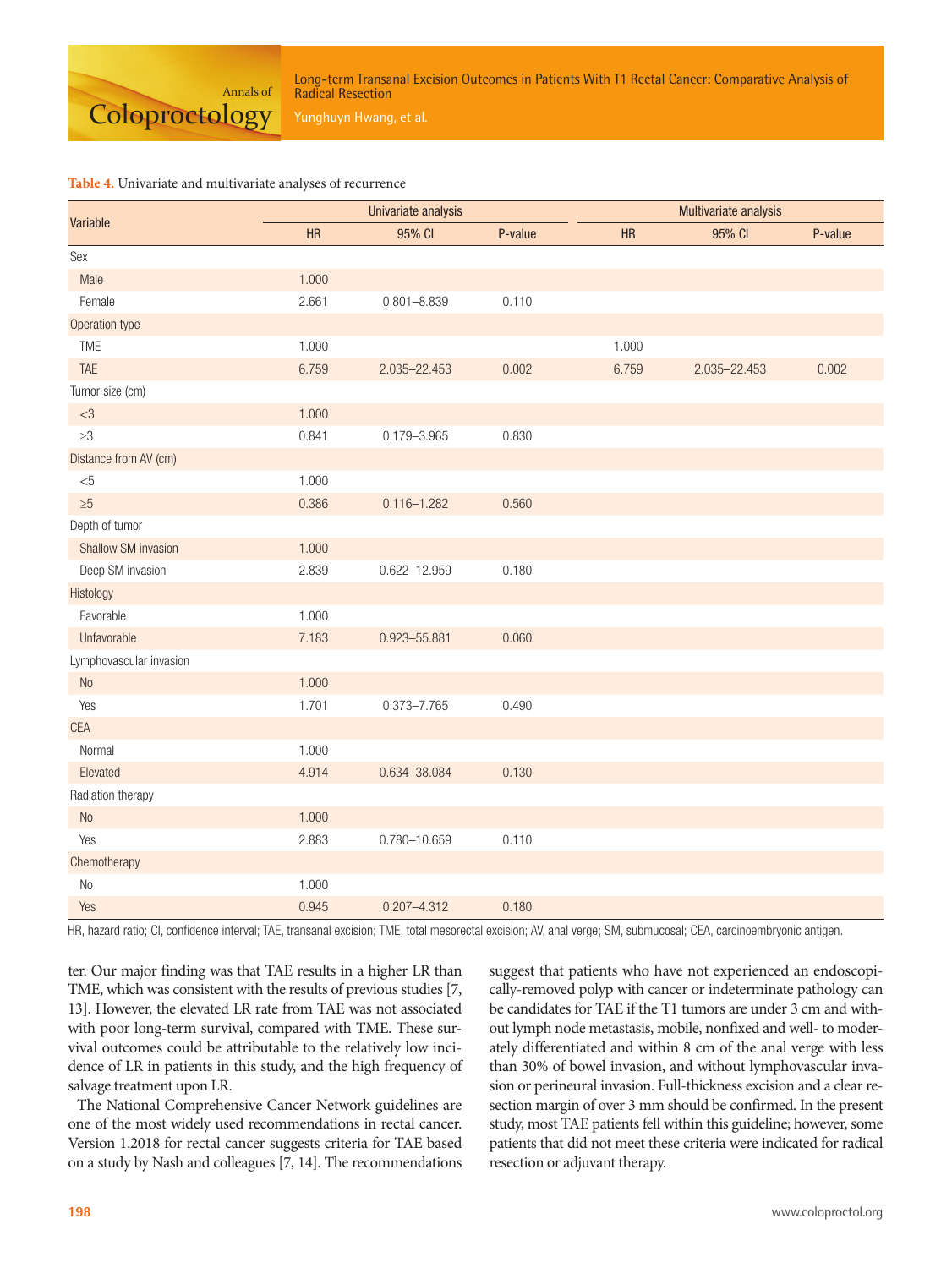Annals of

**Coloproctology** 

### **Table 5.** Univariate and multivariate analyses of local recurrence

|                             |        | Univariate analysis |         | Multivariate analysis |               |         |  |
|-----------------------------|--------|---------------------|---------|-----------------------|---------------|---------|--|
| <b>Variables</b>            | HR     | 95% CI              | P-value | HR                    | 95% CI        | P-value |  |
| Sex                         |        |                     |         |                       |               |         |  |
| Male                        | 1.000  |                     |         |                       |               |         |  |
| Female                      | 7.844  | $0.944 - 65.152$    | 0.060   |                       |               |         |  |
| Operation type              |        |                     |         |                       |               |         |  |
| <b>TME</b>                  | 1.000  |                     |         | 1.000                 |               |         |  |
| <b>TAE</b>                  | 20.788 | 2.503-172.686       | 0.005   | 19.066                | 2.274-159.832 | 0.007   |  |
| Tumor size (cm)             |        |                     |         |                       |               |         |  |
| $<3\,$                      | 1.000  |                     |         |                       |               |         |  |
| $\geq 3$                    | 0.033  | $0.000 - 118.142$   | 0.420   |                       |               |         |  |
| Distance from AV (cm)       |        |                     |         |                       |               |         |  |
| $< \!\! 5$                  | 1.000  |                     |         |                       |               |         |  |
| $\geq 5$                    | 0.316  | $0.061 - 1.627$     | 0.170   |                       |               |         |  |
| Depth of tumor              |        |                     |         |                       |               |         |  |
| <b>Shallow SM invasion</b>  | 1.000  |                     |         |                       |               |         |  |
| Deep SM inv.                | 3.335  | $0.401 - 27.701$    | 0.650   |                       |               |         |  |
| Histology                   |        |                     |         |                       |               |         |  |
| Favorable                   | 1.000  |                     |         | 1.000                 |               |         |  |
| Unfavorable                 | 12.110 | 1.455-100.790       | 0.021   | 6.846                 | 0.808-57.976  | 0.080   |  |
| $\ensuremath{\mathsf{LVI}}$ |        |                     |         |                       |               |         |  |
| No                          | 1.000  |                     |         |                       |               |         |  |
| Yes                         | 1.370  | $0.165 - 11.382$    | 0.770   |                       |               |         |  |
| <b>CEA</b>                  |        |                     |         |                       |               |         |  |
| Normal                      | 1.000  |                     |         |                       |               |         |  |
| Elevated                    | 4.914  | 0.634-38.084        | 0.130   |                       |               |         |  |
| Radiation therapy           |        |                     |         |                       |               |         |  |
| $\rm No$                    | 1.000  |                     |         |                       |               |         |  |
| Yes                         | 1.468  | $0.177 - 12.196$    | 0.720   |                       |               |         |  |
| Chemotherapy                |        |                     |         |                       |               |         |  |
| $\rm No$                    | 1.000  |                     |         |                       |               |         |  |
| Yes                         | 0.037  | 0.000-167.320       | 0.440   |                       |               |         |  |

HR, hazard ratio; CI, confidence interval; TME, total mesorectal excision; TAE, transanal excision; AV, anal verge; SM, submucosal; LVI, lymphovascular invasion; CEA, carcinoembryonic antigen.

The 5-year LR rate in the TAE group (10%) was not significantly different compared with the 7% to 17% reported in previous studies [12, 15, 16]. However, the TME group had an extremely low 5-year LR rate (0%), which was better than the results of other studies (2%–6%) [12, 13]. In addition, the 5-year OS rates for TAE (95%) and TME (97%) in this study were better than those in previous reports (72%–89% for TAE and 80%–93% for TME) [13, 15, 17]. One possible explanation for these favorable outcomes is a lower frequency of unfavorable histology (1.5%) compared with other studies (5.3%–12.1%) [7, 12]. Another reason could be our exclusion of patients that were suspected to have lymph node metastasis. In addition, the effect of LR on long-term survival is still controversial. Some studies have shown a poorer survival after TAE because of high LR [7, 13, 15]. However, this study did not find a significant difference in OS as well as CSS, which is consistent with Bentrem et al. [17]. This trend could be attributed to the use of appropriate treatments, such as adjuvant chemoradiation therapy or salvage surgery.

Radiation therapy after local excision significantly improved 5-year local control in high-risk patients with pT1 rectal cancer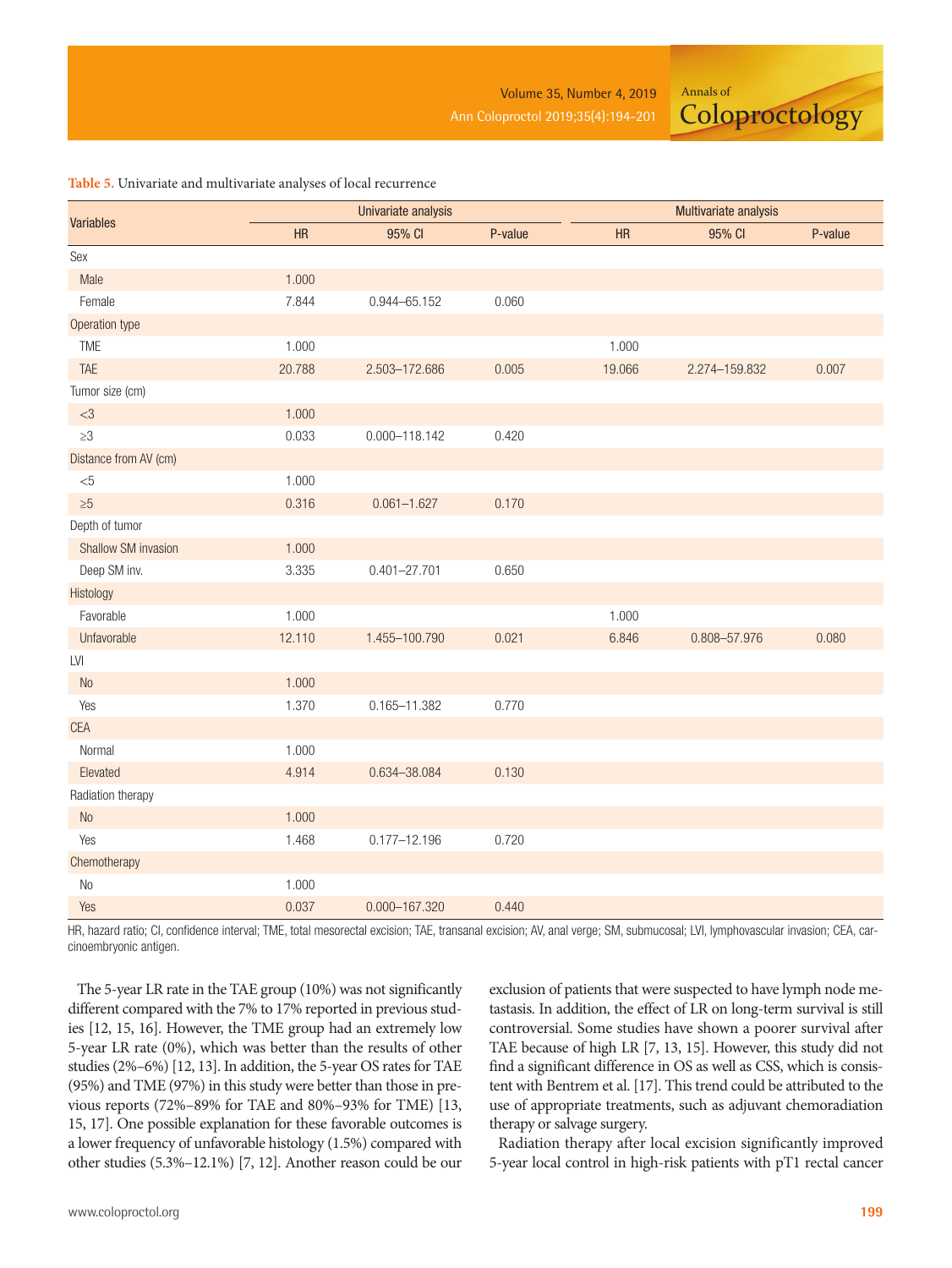Long-term Transanal Excision Outcomes in Patients With T1 Rectal Cancer: Comparative Analysis of Radical Resection

(89% vs. 100%) [18]. In another study of TAE in pT1 and pT2 patients, radiation therapy did not reduce overall recurrence but delayed LR (median 2.1 years with radiation vs. 1.1 years without radiation) [19]. A previous retrospective study of local excision at our institution revealed no difference in RFS rate based on radiation therapy [20]. Even if LR occurs after TAE, salvage surgery is a possibility for a significant number of cases and favorable OS outcomes are associated with appropriate salvage surgery. A previous investigation showed good outcomes in all six patients that received salvage surgery for LR, who were still alive at follow-up at 57 months [16]. In another study, 16 patients underwent salvage surgery, but 7 of the patients died [7]. Our four patients who had LR underwent salvage surgery and their 5-year OS rate was 60%, which was comparable to the 50%–58% reported in other studies [17, 21].

Annals of

**Coloproctology** 

Lymphovascular invasion [12, 22], unfavorable histology [12], and depth of submucosal invasion [15] have been recognized as risk factors for recurrence after both TAE and TME. Although we could not identify any independent risk factors, other than the type of operation, these risk factors for lymph node metastasis were associated with a higher probability of LR for the TAE group in this study (HR, 5.797; 95% CI, 1.1–31.7; P = 0.043). Therefore, patients with any risk factors should be considered for TME to optimize oncologic outcomes.

There were several limitations to this study. Because this was a single-center study, the results may not be externally validated and may differ to studies with different populations and in different settings [23]. Most importantly, since this was a retrospective study, the reasons for patients receiving TAE alone or in conjunction with radiation therapy or chemotherapy are unknown. A selection bias of procedure groups should also be considered because our TAE group had tumors with smaller sizes and that were closer to the anal verge. Therefore, it may have been more difficult to control for confounding variables and unmeasured parameters or misclassifications may have influenced survival [24].

In conclusion, TAE results in a greater risk of recurrence than TME, although long-term survival was comparable between the 2 procedures. Thus, TAE should only be considered for carefully selected patients as an alternative surgical option for early rectal cancer.

# **CONFLICT OF INTEREST**

No potential conflict of interest relevant to this article was reported.

## **REFERENCES**

1. Hur H, Oh CM, Won YJ, Oh JH, Kim NK. Characteristics and survival of Korean patients with colorectal cancer based on data from the Korea Central Cancer Registry Data. Ann Coloproctol 2018;34:212-21.

- 2. Heald RJ, Husband EM, Ryall RD. The mesorectum in rectal cancer surgery--the clue to pelvic recurrence? Br J Surg 1982;69:613-6.
- 3. Nastro P, Beral D, Hartley J, Monson JR. Local excision of rectal cancer: review of literature. Dig Surg 2005;22:6-15.
- 4. Choi PW, Yu CS, Jang SJ, Jung SH, Kim HC, Kim JC. Risk factors for lymph node metastasis in submucosal invasive colorectal cancer. World J Surg 2008;32:2089-94.
- 5. Im YC, Kim CW, Park S, Kim JC. Oncologic outcomes and proper surveillance after local excision of rectal cancer. J Korean Surg Soc 2013;84:94-100.
- 6. Park KK, Lee SH, Baek SU, Ahn BK. Laparoscopic resection for middle and low rectal cancer. J Minim Access Surg 2014;10:68-71.
- 7. Nash GM, Weiser MR, Guillem JG, Temple LK, Shia J, Gonen M, et al. Long-term survival after transanal excision of T1 rectal cancer. Dis Colon Rectum 2009;52:577-82.
- 8. Kudo S. Endoscopic mucosal resection of flat and depressed types of early colorectal cancer. Endoscopy 1993;25:455-61.
- 9. Haggitt RC, Glotzbach RE, Soffer EE, Wruble LD. Prognostic factors in colorectal carcinomas arising in adenomas: implications for lesions removed by endoscopic polypectomy. Gastroenterology 1985;89:328-36.
- 10. Matsuda T, Fukuzawa M, Uraoka T, Nishi M, Yamaguchi Y, Kobayashi N, et al. Risk of lymph node metastasis in patients with pedunculated type early invasive colorectal cancer: a retrospective multicenter study. Cancer Sci 2011;102:1693-7.
- 11. Yoon YS, Kim J, Hong SM, Lee JL, Kim CW, Park IJ, et al. Clinical implications of mucinous components correlated with microsatellite instability in patients with colorectal cancer. Colorectal Dis 2015;17:O161-7.
- 12. Peng J, Chen W, Sheng W, Xu Y, Cai G, Huang D, et al. Oncological outcome of T1 rectal cancer undergoing standard resection and local excision. Colorectal Dis 2011;13:e14-9.
- 13. Endreseth BH, Myrvold HE, Romundstad P, Hestvik UE, Bjerkeset T, Wibe A, et al. Transanal excision vs. major surgery for T1 rectal cancer. Dis Colon Rectum 2005;48:1380-8.
- 14. NCCN Clinical Practice Guidelines Oncology: Rectal Cancer V1.2018 [Internet]. Washington (PA): National Comprehensive Cancer Network; c2018 [cited 2018 Jul 21]. Available from: https://www.nccn.org/professionals/physician\_gls/pdf/rectal.pdf.
- 15. Nascimbeni R, Nivatvongs S, Larson DR, Burgart LJ. Long-term survival after local excision for T1 carcinoma of the rectum. Dis Colon Rectum 2004;47:1773-9.
- 16. Madbouly KM, Remzi FH, Erkek BA, Senagore AJ, Baeslach CM, Khandwala F, et al. Recurrence after transanal excision of T1 rectal cancer: should we be concerned? Dis Colon Rectum 2005;48: 711-9.
- 17. Bentrem DJ, Okabe S, Wong WD, Guillem JG, Weiser MR, Temple LK, et al. T1 adenocarcinoma of the rectum. Trans Meet Am Surg Assoc Am Surg Assoc 2005;123:166-73.
- 18. Chakravarti A, Compton CC, Shellito PC, Wood WC, Landry J, Machuta SR, et al. Long-term follow-up of patients with rectal cancer managed by local excision with and without adjuvant irra-